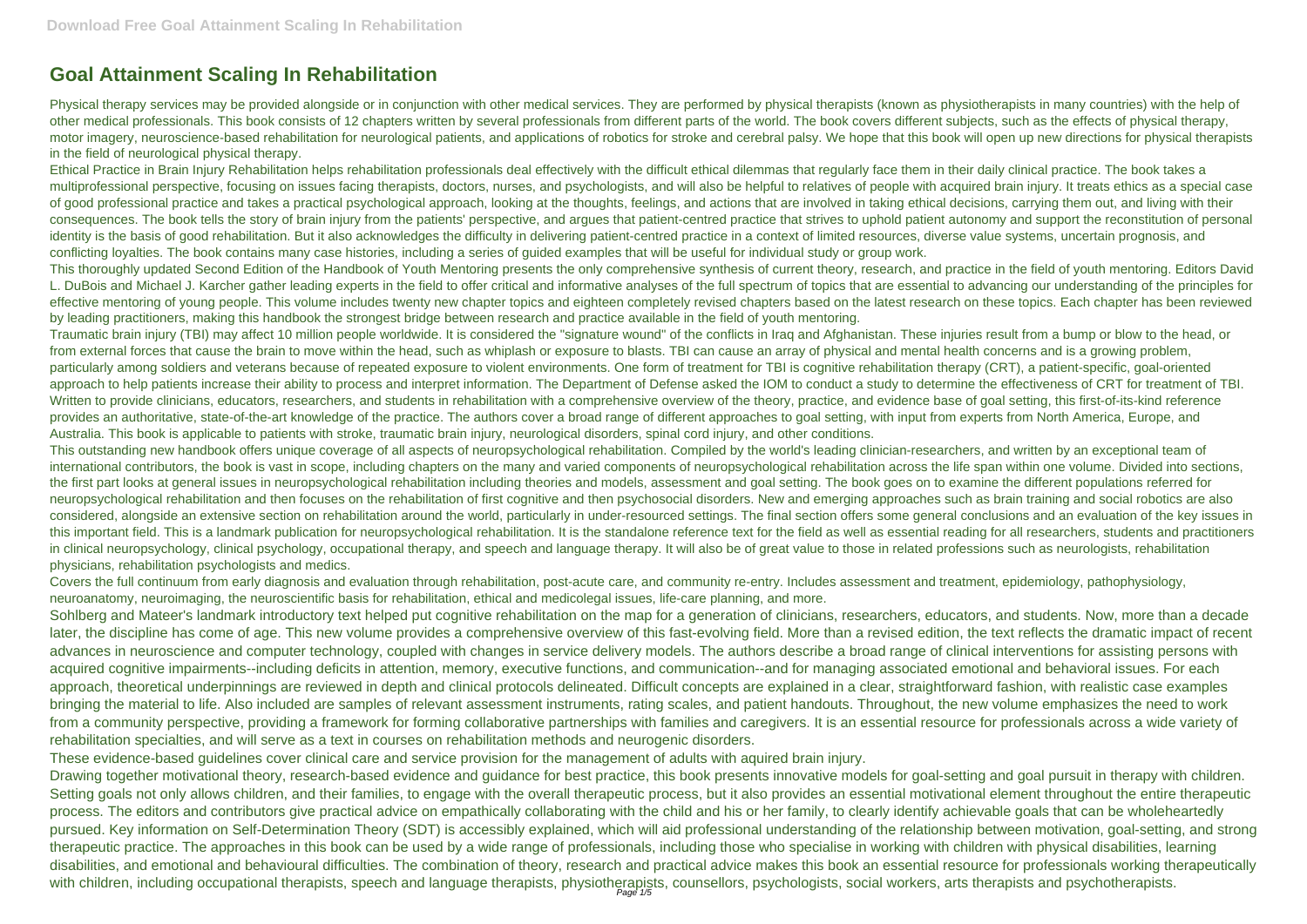## Goal Attainment ScalingApplications, Theory, and MeasurementPsychology Press

Rising numbers of young children diagnosed with autism spectrum disorders means more students with ASD entering pre-school and the elementary grades. For these young learners, individualized instruction toward measurable goals is crucial to effective education. The COMPASS program—Collaborative Model for Promoting Competence and Success for Students with Autism Spectrum Disorders—has been developed to improve outcomes for these students in the unique context of their lives. Collaborative Model for Promoting Competence and Success for Students with ASD builds consulting and ASD knowledge competencies while working with families and teachers in a systematic, empirically supported consultation program. The book offers a framework for individualized assessment and program planning based in students' life experiences along with family and teacher input. At the same time, its two-tiered consultation/coaching strategy is designed to minimize the setbacks that occur even in optimal family and classroom situations. Protocols, scripts, forms, and case examples are included for a complete guide to facilitating successful learning. Featured in the text: Theory and rationale behind COMPASS. Self-evaluation tools for assessing core skills and competencies. Guidelines for writing effective Individual Education Programs and the COMPASS Action Plan. Detailed instructions for implementing Action Plans and monitoring progress. Case studies of the COMPASS program in reallife situations. A complete kit of forms, scales, and checklists. Practitioners working with children with ASD, particularly in child and school psychology, special education, rehabilitation, social work, speech pathology, and developmental psychology, will find in Collaborative Model for Promoting Competence and Success for Students with ASD a consultation model that empowers teachers, families, and above all, students.

While brain injury can be a potentially devastating childhood medical condition this book explores the developing field of neuropsychology to suggest it is not inevitable. It draws together contributions from leading international clinicians and researchers to provide an authoritative guide to help children with brain injury using neuropsychology. There is an extensive literature on Goal Attainment Scaling (GAS), but the publications are widely scattered and often inaccessible, covering several foreign countries and many professional disciplines and fields of application. This book provides both a user manual and a complete reference work on GAS, including a comprehensive account of what the method is, what its strengths and limitations are, how it can be used, and what it can offer. The book is designed to be of interest to service providers, program directors and administrators, service and business organizations, program evaluators, researchers, and students in a variety of fields. No previous account of GAS has provided an up-to-date, comprehensive description and explanation of the technique. The chapters include a basic "how to do it" handbook, step-by-step implementation instructions, frequently occurring problems and what should be done about them, methods for monitoring the quality of the goal setting process, and a discussion of policy and administration issues. There are many illustrations from actual applications including examples of goals scaled for the individual, the specific program, the agency, or the total system. Procedures for training and estimates of training costs are also provided.

This book presents a definitive guide to understanding, applying, and teaching Occupational Performance Coaching (OPC). Grounded in principles of occupational therapy, person-centredness, and interprofessional frameworks of health and disability, this book will be of interest across health and rehabilitation professions. Supporting people affected by disability to do well and live the life they want is the ultimate outcome of all rehabilitation professionals, no matter where on the lifespan our clients sit. Coaching is increasingly recognised as highly effective in achieving this aim. This accessible manual provides case examples related to diverse health conditions alongside practitioner reflections. Uniquely, this manual presents coaching methods designed specifically for the rehabilitation environment. This book is a manual for practitioners, researchers, students, and lecturers interested in gaining a robust understanding of OPC methods, theoretical basis, and implementation. An e-Resource linked to the book provides access to video demonstrations, a podcast from Dr Graham, and downloadable materials including a self-assessment of OPC skills (OPC Fidelity Measure), templates for clinical work, and teaching presentation material.

This open access book focuses on practical clinical problems that are frequently encountered in stroke rehabilitation. Consequences of diseases, e.g. impairments and activity limitations, are addressed in rehabilitation with the overall goal to reduce disability and promote participation. Based on the available best external evidence, clinical pathways are described for stroke rehabilitation bridging the gap between clinical evidence and clinical decision-making. The clinical pathways answer the questions which rehabilitation treatment options are beneficial to overcome specific impairment constellations and activity limitations and are well acceptable to stroke survivors, as well as when and in which settings to provide rehabilitation over the course of recovery post stroke. Each chapter starts with a description of the clinical problem encountered. This is followed by a systematic, but concise review of the evidence (RCTs, systematic reviews and meta-analyses) that is relevant for clinical decision-making, and comments on assessment, therapy (training, technology, medication), and the use of technical aids as appropriate. Based on these summaries, clinical algorithms / pathways are provided and the main clinical-decision situations are portrayed. The book is invaluable for all neurorehabilitation team members, clinicians, nurses, and therapists in neurology, physical medicine and rehabilitation, and related fields. It is a World Federation for NeuroRehabilitation (WFNR) educational initiative, bridging the gap between the rapidly expanding clinical research in stroke rehabilitation and clinical practice across societies and continents. It can be used for both clinical decision-making for individuals and as well as clinical background knowledge for stroke rehabilitation service development initiatives. This book combines an overview of validity theory, trends in validation practices and a review of standards and guidelines in several international jurisdictions with research synthesis of the validity evidence in different research areas. An overview of theory is both useful and timely, in view of the increased use of tests and measures for decision-making, ranking and policy purposes in large-scale testing, assessment and social indicators and quality of life research. Research synthesis is needed to help us assemble, critically appraise and integrate the overwhelming volume of research on validity in different contexts. Rather than examining whether any given measure is "valid", the focus is on a critical appraisal of the kinds of validity evidence reported in the published research literature. The five sources of validity evidence discussed are: content-related, response processes, internal structure, associations with other variables and consequences. The 15 syntheses included here, represent a broad sampling of psychosocial, health, medical and educational research settings, giving us an extensive evidential basis to build upon earlier studies. The book concludes with a meta-synthesis of the 15 syntheses and a discussion of the current thinking of validation practices by leading experts in the field.

This easy-access guide summarizes the dynamic specialty of rehabilitation psychology, focusing on real-world practice in the medical setting. It begins by placing readers at the frontlines of practice with a solid foundation for gathering information and communicating effectively with patients, families, and staff. The book's topics run a wide gamut of patient conditions (neurological, musculoskeletal, cardiovascular), related problems (sleep and fatigue issues, depression) and practitioner responses (encouraging coping and compliance, pediatric and geriatric considerations). Models of disability and adaptation, review of competency concerns, and guidelines for group and individual therapy offer evidence-based insights for helping patients manage their health conditions, benefit from rehabilitation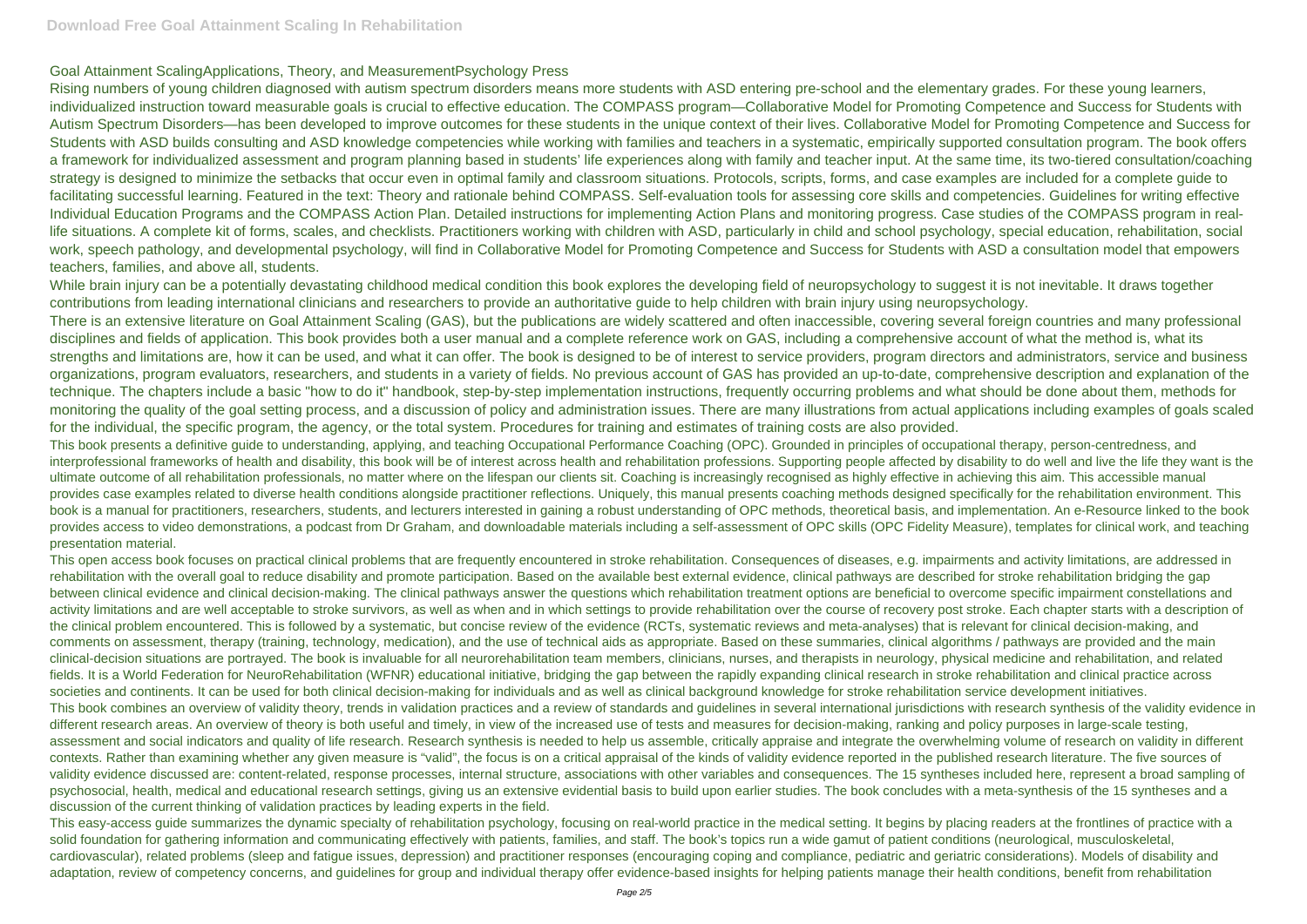interventions, and prepare for their post-rehabilitation lives and activities. Coverage spotlights these core areas: ·Basics and biopsychosocial practicalities, from behavioral medicine and psychopharmacology to ethical and forensic issues. ·Populations, problems, and procedures, including stroke, TBI, substance abuse, transplants, and severe mental illness. ·Assessment and practical interventions such as pain, anxiety, cognitive functioning, and more. ·Consultation, advocacy, and interdisciplinary teams. ·Practice management, administration, and professional self-care. ·Research, technology, and program evaluation. Practical Psychology in Medical Rehabilitation is an essential professional development tool for novice (and a refresher for veteran) psychologists and neuropsychologists, as well as rehabilitation physicians, nurses, therapists, psychiatrists, and social workers. It presents in depth both the hallmarks of the specialty and the nuts and bolts of being a valuable team player in a medical setting. NOTE: NO FURTHER DISSCOUNT ON THIS PRODUCT TITLE --OVERSTOCK SALE -- Significantly reduced list price Traumatic brain injury (TBI) is a complex condition for which limited research exists. The recent conflicts in Iraq and Afghanistan have resulted in numerous service members returning home after sustaining TBI, and healthcare providers scrambling to find resources on how to treat them. This toolkit is a comprehensive source of inventories and therapy options for treating service members with mild TBI. All aspects of mild TBI are covered, including vestibular disorders, vision impairment, balance issues, posttraumatic headache, temporomandibular dysfunction, cognition, and fitness, among others. With easy-to-follow treatment options and evaluation instruments, this toolkit is a one-stop resource for clinicians and therapists working with patients with mild TBI.

Advances in Chronic Brain Damage Research and Treatment: 2011 Edition is a ScholarlyBrief™ that delivers timely, authoritative, comprehensive, and specialized information about Chronic Brain Damage in a concise format. The editors have built Advances in Chronic Brain Damage Research and Treatment: 2011 Edition on the vast information databases of ScholarlyNews.™ You can expect the information about Chronic Brain Damage in this eBook to be deeper than what you can access anywhere else, as well as consistently reliable, authoritative, informed, and relevant. The content of Advances in Chronic Brain Damage Research and Treatment: 2011 Edition has been produced by the world's leading scientists, engineers, analysts, research institutions, and companies. All of the content is from peer-reviewed sources, and all of it is written, assembled, and edited by the editors at ScholarlyEditions™ and available exclusively from us. You now have a source you can cite with authority, confidence, and credibility. More information is available at http://www.ScholarlyEditions.com/.

This thesis focuses on interventional aspects of spasticity, but has a very holistic approach, grounded in the specialty of Rehabilitation medicine. This means capturing the effects of spasticity, on such a complex biological system as the human being, living in a psychosocial context affecting the situation. When evaluating spasticity there are a number of levels of evidence. The first of course, understanding what we mean with spasticity, where there unfortunately is no consensus. The second level is to study if our treatments affect spasticity in a positive direction. The third is to grasp if a decrease in spasticity improve or normalize patient's movement patterns. The fourth level investigates if improvement in movement patterns improve patient's ability to perform activities; and the fifth level, comprising whether this intervention improves life satisfaction. Finally, on a societal level, we wish to investigate whether the improvement in life satisfaction or health related quality of life would motivate society to fund the intervention. Paper I on Goal Attainment Scaling pointed out necessary aspects to consider when using this instrument. This relates, among other things, to the need of learning ("the art of") goal setting and deciding the purpose of the measurements. Research and clinical use puts different demands on the instrument, for the latter time-efficiency and simplicity to use being most important. For research, it is important to be able to register deterioration, and this can be achieved using the 6-step version. In paper II, concerning validation of the portable motion system, we showed this system to be valid for shortterm measurements and that the use of Exposure Variation Analysis (EVA) seems to be a valuable tool for graphically elucidating different movements. The equipment needs further development in handling long-term measurements (which is effectuated), and norms for normal movements in different activities has to be produced. The discriminative value of EVA needs confirmation in coming studies. For the future, there is the intriguing possibility of long-term measurements in patients' every-day life, thereby getting objective measures on how our patients use their abilities, thus capturing the difference between what you can do and what you actually do. The results from paper III demonstrated a large inequality in Sweden regarding the accessibility of BoNT-A treatment for spasticity. We could also show that treatment with BoNT-A is sound from a health-economic perspective, accounting for the uncertainty of data via the sensitivity analysis. For the future, we need to explore if this inequality also exists for other modes of spasticity treatments, e.g. multidisciplinary spasticity treatment and ITB pumps, and in other countries. In paper IV evaluating multifocal TES, the results could not confirm efficacy with the treatment according to the protocol of the manufacturer. The results have to be interpreted with care, as low compliance and frequent adverse events made deduction not captured in the RCT study. Further studies are needed in a number of areas, e.g. what is the optimal stimulation frequency, what patients can gain from the treatment and how should adjunct treatment be organized. In this thesis, I have had the privilege to explore different methods of evaluating spasticity interventions from a multimodal perspective as a starting point in an effort to understand more of this intriguing phenomenon. Some of the research questions above are already in the "pipeline" for coming studies; others are to be planned by our research group and others.

Also published as: Neuropsychological rehabilitation, vol. 9; issues 3 and 4, 1999. The page numbers used here are taken from the journal and so begin on p. 225. Rehabilitation psychology is one of the fastest growing fields in applied psychology. In this book the editor has successfully brought together a range of well established international and experienced researchers and practitioners to provide a guide to best practice, clinical management, and the wider professional themes and issues. Traumatic brain injury (TBI) is a complex condition for which limited research exists. The recent conflicts in Iraq and Afghanistan have resulted in numerous service members returning home after sustaining TBI, and healthcare providers scrambling to find resources on how to treat them. This toolkit is a comprehensive source of inventories and therapy options for treating service members with mild TBI. All aspects of mild TBI are covered, including vestibular disorders, vision impairment, balance issues, posttraumatic headache, temporomandibular dysfunction, cognition, and fitness, among others. With easy-to-follow treatment options and evaluation instruments, this toolkit is a one-stop resource for clinicians and therapists working with patients with mild TBI.

Traumatic brain injury (TBI) can seriously disrupt the social and communication skills that are basic requirements for everyday life. It is the loss of these interpersonal skills that can be the most devastating for people with TBI and their families. Although there are many books that focus upon TBI, none focus on communication and communication skills specifically. This book fills this important gap in the literature and provides information ranging from a broad overview of the nature of pathology following TBI and its effects on cognition and behaviour, through to the latest evidence about ways to assess and treat social and communication disorders. Much has changed in the field of communication disorders and TBI since the first edition of this book was published in 1999. There have been advances in neuroimaging, providing more accurate understanding of how the brain is damaged in TBI and also insights into its repair. There has been a burgeoning interest in social cognition, and advances in how communication is conceptualized, with a Page 3/5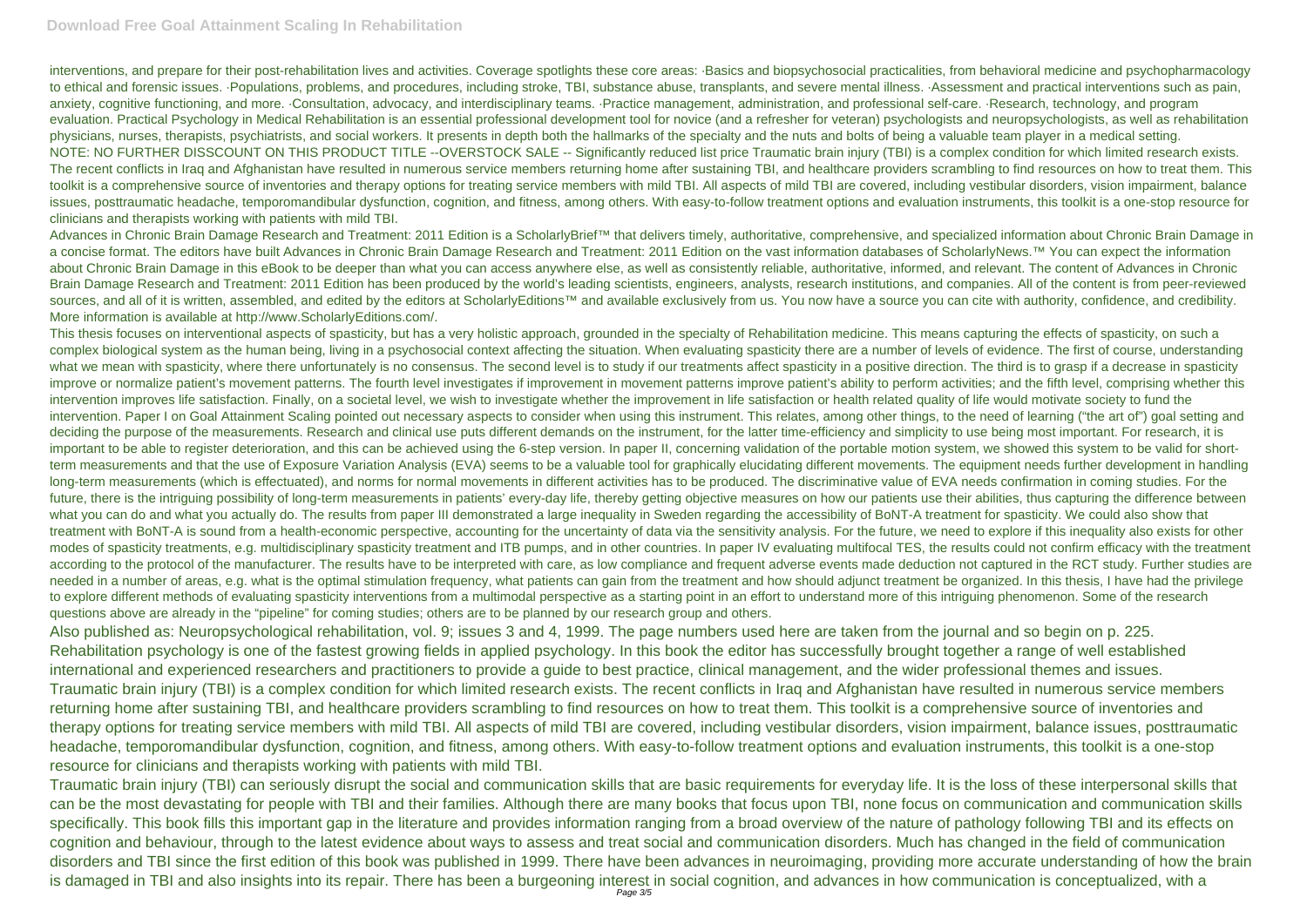particular focus on the role of how context facilitates or impedes communicative ability. Most importantly, much has changed in the arena of rehabilitation. There is now a growing evidence base of treatments aimed at improving communication problems following TBI, new resources for accessing this information and renewed interest in different kinds of methods for demonstrating treatment effects. Bringing together a range of expert international researchers interested in understanding the nature and treatment of TBI this book covers topics from understanding how the brain damage occurs, how it affects social and communication skills and how these problems might be treated. As such it will be of great interest to clinicians, postgraduate and undergraduate students and researchers in neuropsychology, speech and language pathology. Developed to help occupational therapists learn to use the COPM. Provides a self-directed program which allows learning at your own pace, links reference materials in a step-bystep fashion, and demonstrates examples and clinical scenarios.

'once you let a clinical psychologist lay hands on this book, it is quite difficult to get it back again' - Martin Guha, Librarian, Institute of Psychiatry, London The Encyclopedia of Psychological Assessment is a landmark reference work and constitutes a definitive resource for academics, practitioners and students working in any field of applied psychological science. Psychological assessment is a key component of psychological work. Devices of scientific assessment are necessary for adequate describing, diagnosis, predicting, explaining or changing the behaviour of all subjects under examination. This double-volume collection offers complete coverage to facilitate action in each of these areas and will consequently be invaluable to psychologists in any applied setting. The two volumes of the Encyclopedia of Psychological Assessment contain a series of 235 entries, organized alphabetically, and covering a variety of fields. Each entry includes a general conceptual and methodological overview, a section on relevant assessment devices, followed by links to related concepts in the Encyclopedia and a list of references. The Encyclopedia of Psychological Assessment provides: - A comprehensive network for psychological assessment as a conceptual and methodological discipline, and as a professional activity - An overview of the complexity of assessment, which involves not only testing, but also a process of decision-making for answering relevant questions that arise in the different applied fields - A presentation of relevant issues from basic theory (theoretical perspectives, ethics) and methodology (validity, reliability, item response theory) to technology and modes of assessment (tests, instruments and equipment for measuring behavioral operations) - An attempt to unify this diverse field by offering full coverage of all areas from the most traditional, such as clinical, educational and work and organizational psychology, to the most recent applications linked to health, gerontology, neuropsychology, psychophysiology and environmental assessment. The Encyclopedia of Psychological Assessment offers a truly international perspective, both in terms of the selected authors and chosen entries. It aims to provide an integrated view of assessment, bringing together knowledge dispersed throughout several methodological and applied fields, but united in terms of its relevance for assessment. It is an essential purchase for any library with an existing collection or concern with the field of psychological science in general.

This sensitive book provides a much-needed compilation and description of OT programs for the care of individuals disabled by traumatic brain injury (TBI). Focusing on the disabled individual, the family, and the societal responses to the injured, this comprehensive book covers the spectrum of available services from intensive care to transitional and community living. Both theoretical approaches to the problems of brain injury as well as practical treatment techniques are explored in Occupational Therapy Approaches to Traumatic Brain Injury. The processes of assessment and intervention are vital to the recovery of brain-injured patients and this thorough book devotes two chapters specifically to assessment and several chapters on intervention and family involvement. This useful volume contains information about rehabilitation from 'coma to community,'as well as numerous other approaches. The findings and treatment suggestions presented here are applicable to many helping professionals working with TBI patients. Health care practitioners working with brain injured persons and their families in both institutional and community contexts, physical therapists, physicians, nurses, and psychologists and social workers involved with assessment will find this an invaluable addition to their professional references.

Occupational Therapy and Stroke guides newly qualified occupational therapists (and those new to the field of stroke management) through the complexities of treating people following stroke. It encourages and assists therapists to use their skills in problem solving, building on techniques taught and observed as an undergraduate. Written and edited by practising occupational therapists, the book acknowledges the variety of techniques that may be used in stroke management and the scope of the occupational therapist's role. Chapters span such key topics as early intervention and the theoretical underpinnings of stroke care, as well as the management of motor, sensory, cognitive and perceptual deficits. They are written in a user-friendly style and presented in a form that enables the therapist to review the subject prior to assessment and treatment planning. Complex problems are grouped together for greater clarity. This second edition has been fully revised and updated in line with the WHO ICF model, National Clinical Guidelines and Occupational Therapy standards. It is produced on behalf of the College of Occupational Therapists Specialist Section - Neurological Practice. Provides a broad overview of current rehabilitation approaches, emphasizing the need for interdisciplinary management and focussing on deliverable outcomes. This revised and greatly expanded Third Edition of Brain Injury Medicine continues its reputation as the key core textbook in the field, bringing together evidence-based medicine and years of collective author clinical experience in a clear and comprehensive guide for brain injury professionals. Universally praised as the gold standard text and go-to clinical reference, the book covers the entire continuum of care from early diagnosis and assessment through acute management, rehabilitation, associated medical and quality of life issues, and functional outcomes. With 12 new chapters and expanded coverage in key areas of pathobiology and neuro-recovery, special populations, sport concussion, disorders of consciousness, neuropharmacology, and more, this "state of the science" resource promotes a multi-disciplinary approach to a complex condition with consideration